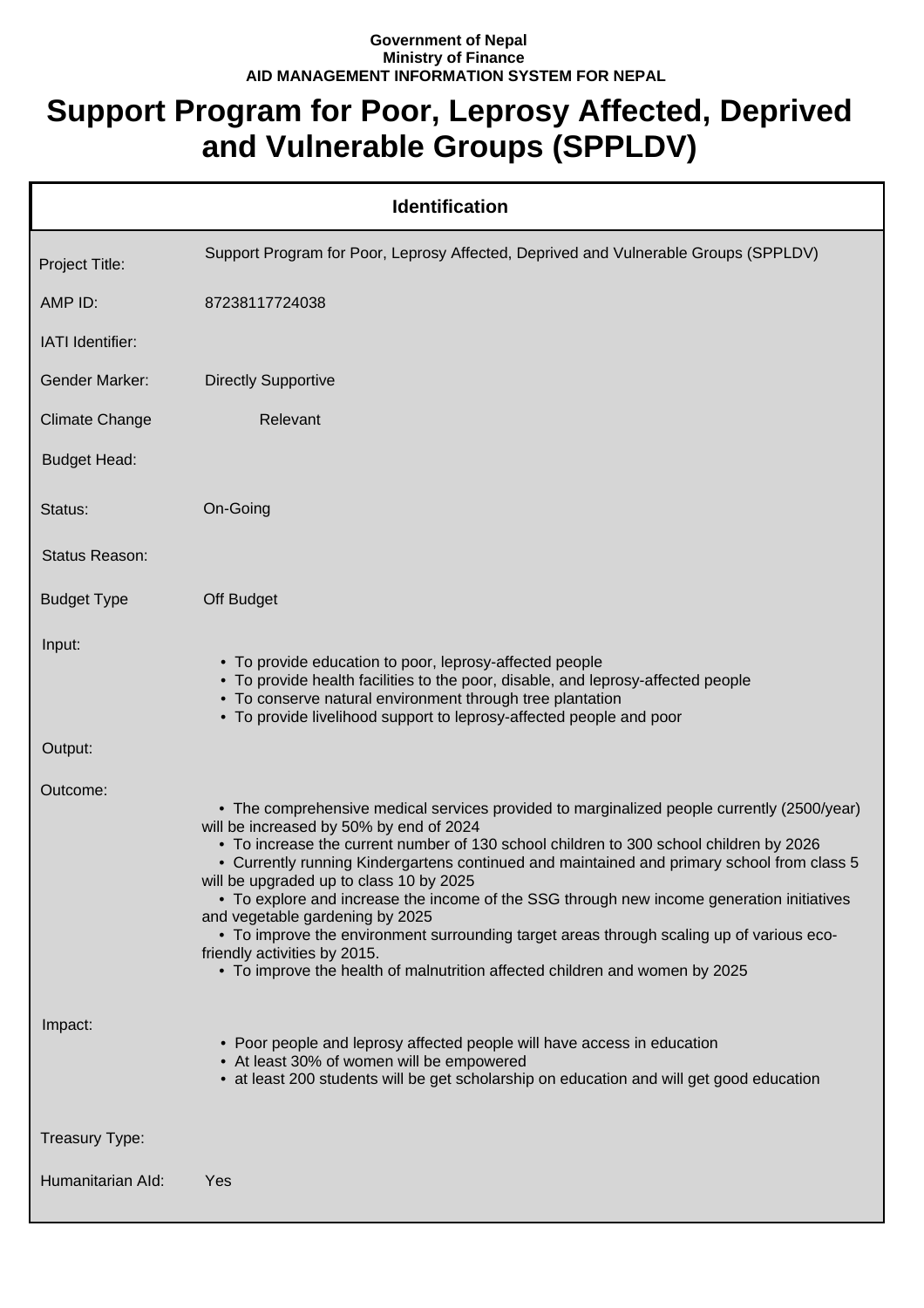| Location              |            |
|-----------------------|------------|
| Location              | Percentage |
| Kathmandu (Kathmandu) | 100.0%     |

| <b>National Plan</b>                                                                                                              |            |
|-----------------------------------------------------------------------------------------------------------------------------------|------------|
| Program                                                                                                                           | Percentage |
| [Education ] [Social Development Policy ] [National Development Plan (NDP) ]                                                      | 25.0%      |
| [ Agriculture and Food Security ] [ Macroeconomic Policy and Economic Development Policy<br>] [ National Development Plan (NDP) ] | 25.0%      |
| [Health and Nutrition ] [Social Development Policy ] [National Development Plan (NDP) ]                                           | 25.0%      |
| [Non-Governmental Organizations ] [Social Development Policy ] [National Development<br>Plan (NDP) 1                              | 25.0%      |

| <b>Sector</b>                           |            |  |
|-----------------------------------------|------------|--|
| Sector                                  | Percentage |  |
| Nepal Sector Classification EDUCATION 0 | 100.0%     |  |

| <b>Implementing/Executing Agency</b>     |        |  |  |
|------------------------------------------|--------|--|--|
| <b>Implementing Agency</b>               |        |  |  |
| Shanti Leprahilfe Dortmund E. V. Germany | 100.0% |  |  |
| <b>Executing Agency</b>                  |        |  |  |
| Shanti Leprahilfe Dortmund E. V. Germany | 100.0% |  |  |
| <b>Responsible Organization</b>          |        |  |  |
| Ministry of Health and Population        | 100.0% |  |  |
| Donor                                    |        |  |  |
| Shanti Leprahilfe Dortmund E. V. Germany | 0.0%   |  |  |

| <b>Funding</b>             |      |
|----------------------------|------|
| <b>UNDISBURSED BALANCE</b> | null |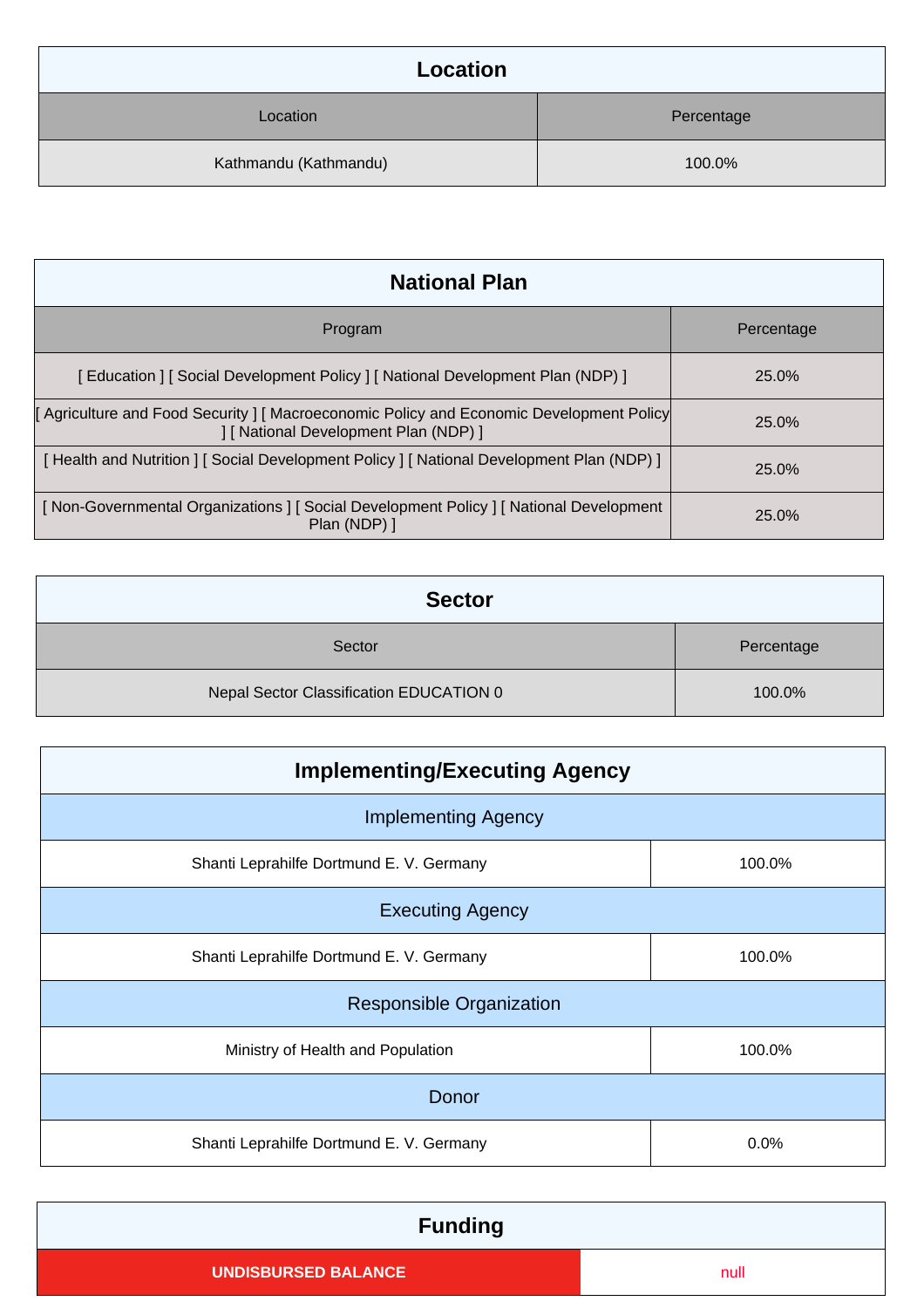| Transaction<br>Date                                                | Type of<br>Assistance                    | Mode of<br>Payment    | Post Earthquake<br>Assistance | Commitment     | <b>Disbursement</b> |
|--------------------------------------------------------------------|------------------------------------------|-----------------------|-------------------------------|----------------|---------------------|
|                                                                    | Shanti Leprahilfe Dortmund E. V. Germany |                       |                               |                |                     |
|                                                                    |                                          |                       | <b>Actual</b>                 |                |                     |
| 3/12/2021                                                          | Grant Aid                                | <b>Direct Payment</b> | No                            | 2,902,096      |                     |
| Total                                                              |                                          |                       | 2,902,096                     | $\overline{0}$ |                     |
| Total (Shanti Leprahilfe Dortmund E. V. Germany)<br>2,902,096<br>0 |                                          |                       |                               |                |                     |
| <b>UNDISBURSED BALANCE</b>                                         |                                          |                       | 2,902,096                     |                |                     |

| <b>Progress Achieved</b>       |
|--------------------------------|
| Progress Achieved:             |
| Key Problems:                  |
| Steps Taken to Solve Problems: |

| <b>Funding Information</b> |  |  |
|----------------------------|--|--|
| 2,902,096                  |  |  |
| $\mathbf 0$                |  |  |
| $\mathbf 0$                |  |  |
| $\mathbf 0$                |  |  |
|                            |  |  |